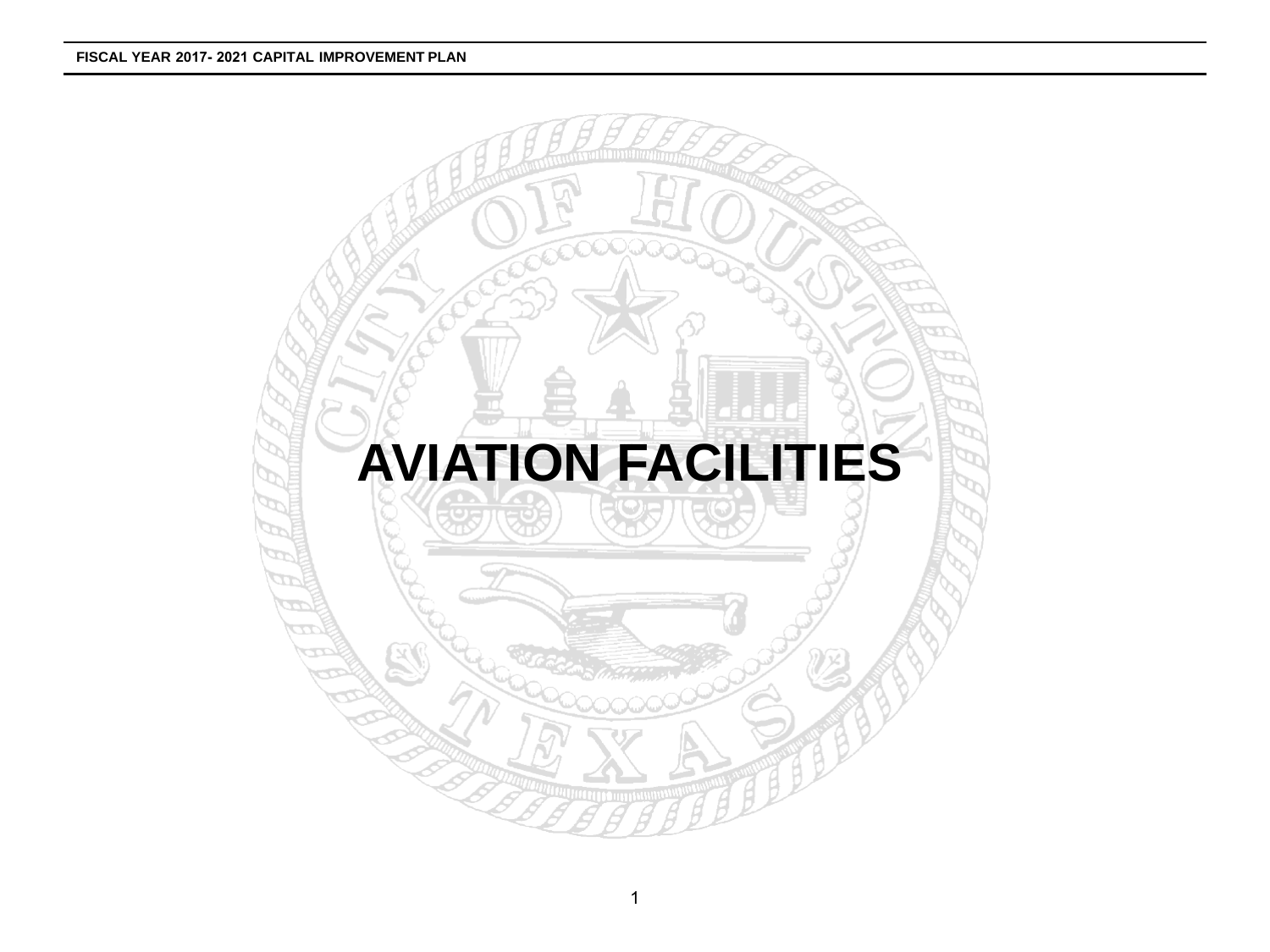# Aviation Facilities

#### **Planned CIP**

Planned appropriations for the Fiscal Year 2017 - 2021 Adopted Capital Improvement Plan are projected to reach \$2.24 billion. The George Bush Intercontinental Airport (IAH) International Terminal Redevelopment Program (ITRP) dominates the five-year CIP representing 65%; airfield projects represent 14%; garage projects represent 1%; while infrastructure projects represent 12% of the five-year CIP planned appropriations.

The George Bush Intercontinental Airport Master Plan is almost complete. Projects stemming from this Master Plan include: the lengthening of Runway 15R – 33L and its associated Taxiway WP; a new hardstand for large aircraft; the realignment of the roadway; and the overall plan for the ITRP – International Terminal Redevelopment Program.

The FAA Environmental Assessment for ITRP will be completed in calendar year 2016 (early FY2017). Planning activity levels are being monitored at IAH and William P Hobby Airport (HOU) to determine the timing and need for the projects identified in the Master Plan.

#### **Major CIP Projects**

Baggage System Rehabilitation at Terminal A and the new Terminal C North are under construction and scheduled to open in 2017. New United Hanger and supporting facilities are being planned and headed for design.

Master plans for Ellington Airport (EFD) and HOU are complete. EFD has obtained the FAA's Spaceport license.

The IAH Master Plan includes: airfield reconstruction projects for larger aircraft, installation of more aircraft gates, and improved terminal facilities designed to improve the passenger experience. The major IAH terminal project scheduled in the five year CIP is ITRP which redevelops the International Terminal with more gates to handle the large wide body aircraft.

Projects underway at HOU include: New Southwest Hanger on South Airfield, reconstruct conversion of existing Southwest hanger into a cargo provisioning facility, and relocation of the Airport Maintenance Complex. The northwest portion of the airfield will be reconfigured to meet FAA requirements.

At Ellington Airport: Spaceport Phase I development will include utility infrastructure and possible "incubator" facility

#### **Funding for the Airport Facilities CIP**

The Fiscal Year 2017 - 2021 Airport Facilities CIP is being funded from various sources including the Airports Improvement Fund (AIF, Fund 8011), Airports Renewal and Replacement Fund (R&R, Fund 8010), Grants-in-Aid from the FAA Airports Improvement Program (AIP Fund 8000), other transaction funds from Department of Homeland Security (DHS) and Commercial Paper / General Airport Revenue Bonds (GARB) and passenger facility charges.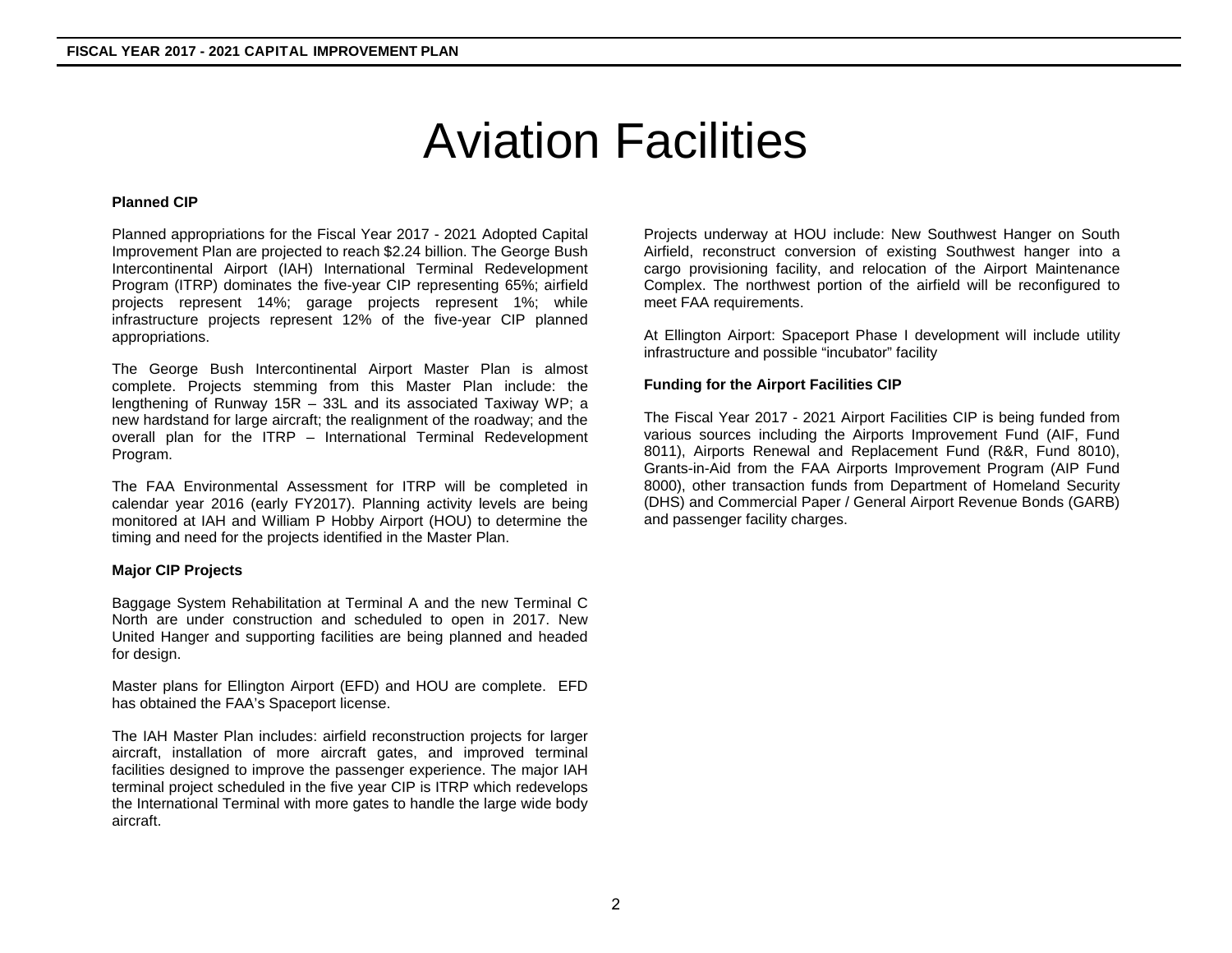# **2017-2021 CAPITAL IMPROVEMENT PLAN (\$ Thousands) CITY OF HOUSTON - AVIATION FACILITIES**

|                                 |                         |         |         | <b>Fiscal Year Planned Appropriations</b> |         | 2017-2021 |           |
|---------------------------------|-------------------------|---------|---------|-------------------------------------------|---------|-----------|-----------|
| <b>Project Allocation</b>       |                         | 2017    | 2018    | 2019                                      | 2020    | 2021      |           |
| Planning                        |                         |         |         |                                           |         |           |           |
| Acquisition-Land                |                         | 1,600   |         |                                           |         |           | 1,600     |
| Design                          |                         | 340,617 | 17,254  | 1,115                                     | 7,668   | 6,300     | 372,954   |
| Construction                    |                         | 307,585 | 756,770 | 287,006                                   | 84,903  | 274,737   | 1,711,001 |
| <b>Equipment Acquisition</b>    |                         |         |         |                                           |         |           |           |
| Salary Recovery                 |                         |         |         |                                           |         |           |           |
| Other                           |                         | 80,889  | 28,890  | 27,082                                    | 8,960   | 13,200    | 159,021   |
|                                 | <b>Total Allocation</b> | 730,691 | 802,914 | 315,203                                   | 101,531 | 294,237   | 2,244,576 |
| <b>Source of Funds</b>          |                         |         |         |                                           |         |           |           |
| 8011 - HAS-Airports Improvement |                         | 304,642 | 83,274  | 103,009                                   | 27,268  | 41,139    | 559,332   |
| <b>FAA/AIP</b>                  |                         | 50,232  |         | 20,250                                    |         |           | 70,482    |
| <b>OTHER GRANTS</b>             |                         | 3,100   |         |                                           |         |           | 3,100     |
| <b>REV BONDS/CP</b>             |                         | 350,959 | 695,828 | 175,454                                   | 74,263  | 253,098   | 1,549,602 |
| R&R                             |                         | 21,758  | 23,812  | 16,490                                    |         |           | 62,060    |
|                                 | <b>Total Funds</b>      | 730,691 | 802,914 | 315,203                                   | 101,531 | 294,237   | 2,244,576 |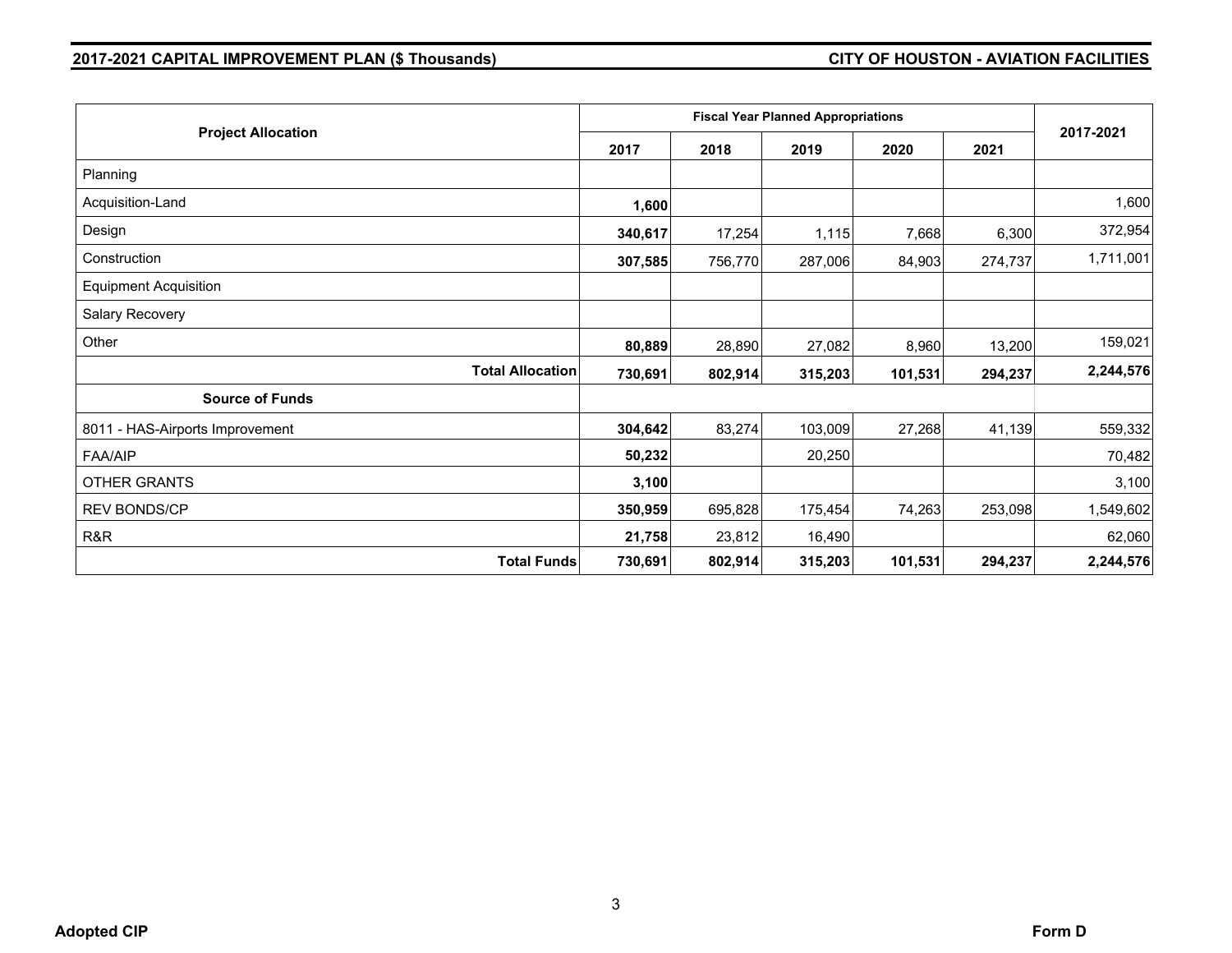| CIP No.  |                                                |       | <b>Fiscal Year Planned Appropriations</b> |       |      | 2017-2021<br>2021<br>2,120<br>2,120<br>2,725<br>560<br>575<br>560<br>575<br>2,725<br>11,302<br>2,074<br>2,074<br>11,302<br>5,704<br>5,704<br>1,797<br>1,797<br>2,941<br>2,941<br>7,416<br>7,416 |     |  |
|----------|------------------------------------------------|-------|-------------------------------------------|-------|------|-------------------------------------------------------------------------------------------------------------------------------------------------------------------------------------------------|-----|--|
|          | Project                                        | 2017  | 2018                                      | 2019  | 2020 |                                                                                                                                                                                                 |     |  |
| A-000138 | <b>Technical Engineering Services</b>          |       |                                           |       |      |                                                                                                                                                                                                 |     |  |
|          | 8011 - HAS-Airports Improvement                |       | 2,120                                     |       |      |                                                                                                                                                                                                 |     |  |
|          | <b>Project Total</b>                           |       | 2,120                                     |       |      |                                                                                                                                                                                                 |     |  |
| A-000348 | <b>Miscellaneous Construction</b>              |       |                                           |       |      |                                                                                                                                                                                                 |     |  |
|          | 8011 - HAS-Airports Improvement                | 515   | 530                                       | 545   |      |                                                                                                                                                                                                 |     |  |
|          | <b>Project Total</b>                           | 515   | 530                                       | 545   |      |                                                                                                                                                                                                 |     |  |
| A-000422 | <b>Civic Art for Aviation-HAS</b>              |       |                                           |       |      |                                                                                                                                                                                                 |     |  |
|          | 8011 - HAS-Airports Improvement                | 2,218 | 5,928                                     | 1,082 |      |                                                                                                                                                                                                 |     |  |
|          | <b>Project Total</b>                           | 2,218 | 5,928                                     | 1,082 |      |                                                                                                                                                                                                 |     |  |
| A-000423 | <b>General Environmental Services - HAS</b>    |       |                                           |       |      |                                                                                                                                                                                                 |     |  |
|          | R&R                                            | 5,704 |                                           |       |      |                                                                                                                                                                                                 |     |  |
|          | <b>Project Total</b>                           | 5,704 |                                           |       |      |                                                                                                                                                                                                 |     |  |
| A-000437 | <b>Ground Transportation Mgmt System-GBIAH</b> |       |                                           |       |      |                                                                                                                                                                                                 |     |  |
|          | 8011 - HAS-Airports Improvement                | 1,797 |                                           |       |      |                                                                                                                                                                                                 |     |  |
|          | <b>Project Total</b>                           | 1,797 |                                           |       |      |                                                                                                                                                                                                 |     |  |
| A-000447 | Various Bldg & Supt Sys-Central FIS-IAH        |       |                                           |       |      |                                                                                                                                                                                                 |     |  |
|          | R&R                                            | 2,941 |                                           |       |      |                                                                                                                                                                                                 |     |  |
|          | <b>Project Total</b>                           | 2,941 |                                           |       |      |                                                                                                                                                                                                 |     |  |
| A-000448 | <b>Cup 480-Volt Distribution System</b>        |       |                                           |       |      |                                                                                                                                                                                                 |     |  |
|          | 8011 - HAS-Airports Improvement                | 7,416 |                                           |       |      |                                                                                                                                                                                                 |     |  |
|          | <b>Project Total</b>                           | 7,416 |                                           |       |      |                                                                                                                                                                                                 |     |  |
| A-000456 | Various Bldg & Supt-Roadways-IAH               |       |                                           |       |      |                                                                                                                                                                                                 |     |  |
|          | R&R                                            | 318   |                                           | 472   |      |                                                                                                                                                                                                 | 790 |  |
|          | <b>Project Total</b>                           | 318   |                                           | 472   |      |                                                                                                                                                                                                 | 790 |  |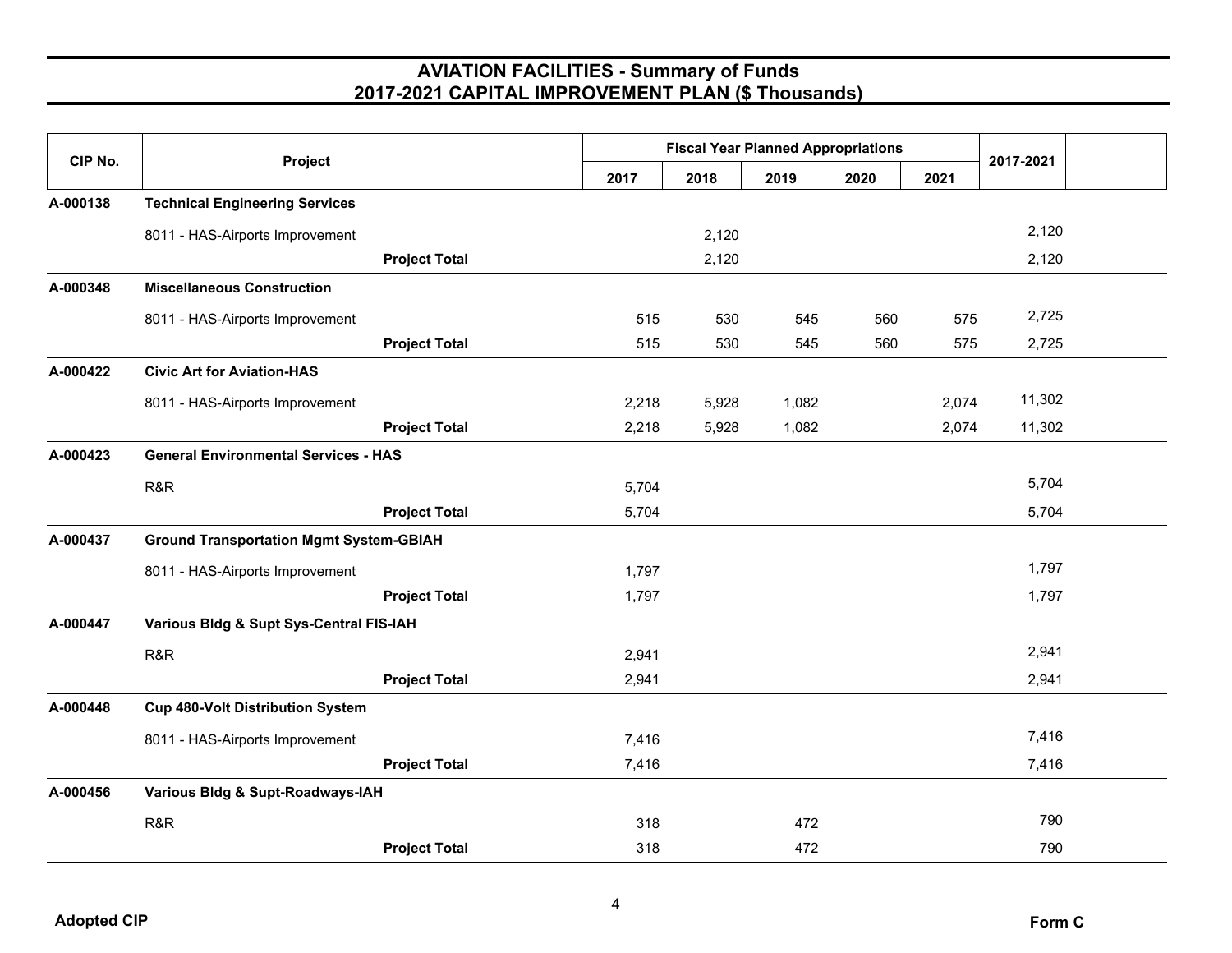|          | CIP No.<br>Project                      |                      |        |        |       |      |       |           |  |
|----------|-----------------------------------------|----------------------|--------|--------|-------|------|-------|-----------|--|
|          |                                         |                      | 2017   | 2018   | 2019  | 2020 | 2021  | 2017-2021 |  |
| A-000458 | Various Bldg & Supt Sys-Infrastruct-IAH |                      |        |        |       |      |       |           |  |
|          | R&R                                     |                      |        | 18,891 |       |      |       | 18,891    |  |
|          |                                         | <b>Project Total</b> |        | 18,891 |       |      |       | 18,891    |  |
| A-000461 | Various Bldg & Supt Sys-Airfield-IAH    |                      |        |        |       |      |       |           |  |
|          | 8011 - HAS-Airports Improvement         |                      |        |        | 209   |      |       | 209       |  |
|          | R&R                                     |                      |        |        | 6,208 |      |       | 6,208     |  |
|          |                                         | <b>Project Total</b> |        |        | 6,417 |      |       | 6,417     |  |
| A-000465 | Term A N&S 480-Volt Distribution Sys    |                      |        |        |       |      |       |           |  |
|          | 8011 - HAS-Airports Improvement         |                      | 20,600 |        |       |      |       | 20,600    |  |
|          |                                         | <b>Project Total</b> | 20,600 |        |       |      |       | 20,600    |  |
| A-000474 | Various Bldg & Supt Sys-Main Term-Hou   |                      |        |        |       |      |       |           |  |
|          | R&R                                     |                      | 5,160  | 478    |       |      |       | 5,638     |  |
|          |                                         | <b>Project Total</b> | 5,160  | 478    |       |      |       | 5,638     |  |
| A-000477 | PN 604A Inter-Terminal Train-Repairs    |                      |        |        |       |      |       |           |  |
|          | 8011 - HAS-Airports Improvement         |                      |        |        |       |      | 5,750 | 5,750     |  |
|          | R&R                                     |                      |        | 1,060  | 9,810 |      |       | 10,870    |  |
|          |                                         | <b>Project Total</b> |        | 1,060  | 9,810 |      | 5,750 | 16,620    |  |
| A-000478 | Various Bldg & Supt Sys-Utilities-Hou   |                      |        |        |       |      |       |           |  |
|          | R&R                                     |                      |        | 2,420  |       |      |       | 2,420     |  |
|          |                                         | <b>Project Total</b> |        | 2,420  |       |      |       | 2,420     |  |
| A-000480 | <b>Various Bldg Supt Sys-EFD</b>        |                      |        |        |       |      |       |           |  |
|          | R&R                                     |                      |        | 963    |       |      |       | 963       |  |
|          |                                         | <b>Project Total</b> |        | 963    |       |      |       | 963       |  |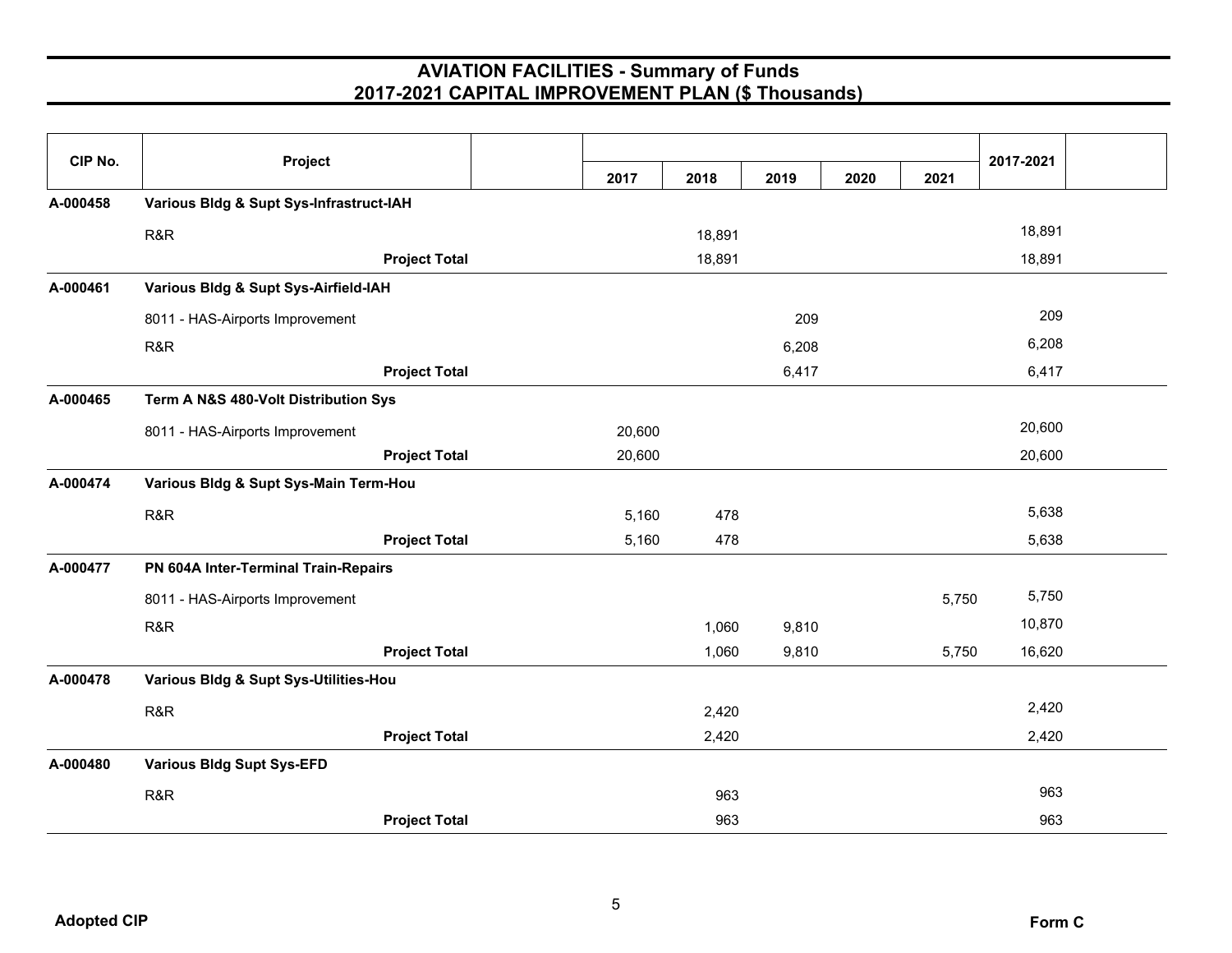| CIP No.  | Project                                      |        |        |      |       |      | 2017-2021 |
|----------|----------------------------------------------|--------|--------|------|-------|------|-----------|
|          |                                              | 2017   | 2018   | 2019 | 2020  | 2021 |           |
| A-000492 | <b>Various Bldg Supt Sys-APM-IAH</b>         |        |        |      |       |      |           |
|          | R&R                                          | 4,120  |        |      |       |      | 4,120     |
|          | <b>Project Total</b>                         | 4,120  |        |      |       |      | 4,120     |
| A-000494 | <b>APM Guide Way Structural Enhancements</b> |        |        |      |       |      |           |
|          | 8011 - HAS-Airports Improvement              | 4,507  | 29,608 |      |       |      | 34,115    |
|          | <b>Project Total</b>                         | 4,507  | 29,608 |      |       |      | 34,115    |
| A-000495 | <b>Public Wi-Fi Expansion-HAS</b>            |        |        |      |       |      |           |
|          | 8011 - HAS-Airports Improvement              | 3,614  |        |      |       |      | 3,614     |
|          | <b>Project Total</b>                         | 3,614  |        |      |       |      | 3,614     |
| A-000498 | <b>Demolish Unoccupied HAS Owned Bldgs</b>   |        |        |      |       |      |           |
|          | 8011 - HAS-Airports Improvement              | 1,030  |        |      |       |      | 1,030     |
|          | <b>Project Total</b>                         | 1,030  |        |      |       |      | 1,030     |
| A-000504 | Runway 12R-30L Taxiway Q Reconstruction      |        |        |      |       |      |           |
|          | 8011 - HAS-Airports Improvement              |        |        |      | 5,600 |      | 5,600     |
|          | <b>Project Total</b>                         |        |        |      | 5,600 |      | 5,600     |
| A-000509 | Landside Roadway Improvements - IAH          |        |        |      |       |      |           |
|          | 8011 - HAS-Airports Improvement              | 12,668 |        |      |       |      | 12,668    |
|          | <b>Project Total</b>                         | 12,668 |        |      |       |      | 12,668    |
| A-000510 | <b>New GT Staging Area - GBIAH</b>           |        |        |      |       |      |           |
|          | 8011 - HAS-Airports Improvement              | 4,000  |        |      |       |      | 4,000     |
|          | <b>Project Total</b>                         | 4,000  |        |      |       |      | 4,000     |
| A-000513 | <b>Airport Pavement Replacement</b>          |        |        |      |       |      |           |
|          | 8011 - HAS-Airports Improvement              | 6,500  |        |      |       |      | 6,500     |
|          | R&R                                          | 3,000  |        |      |       |      | 3,000     |
|          | <b>Project Total</b>                         | 9,500  |        |      |       |      | 9,500     |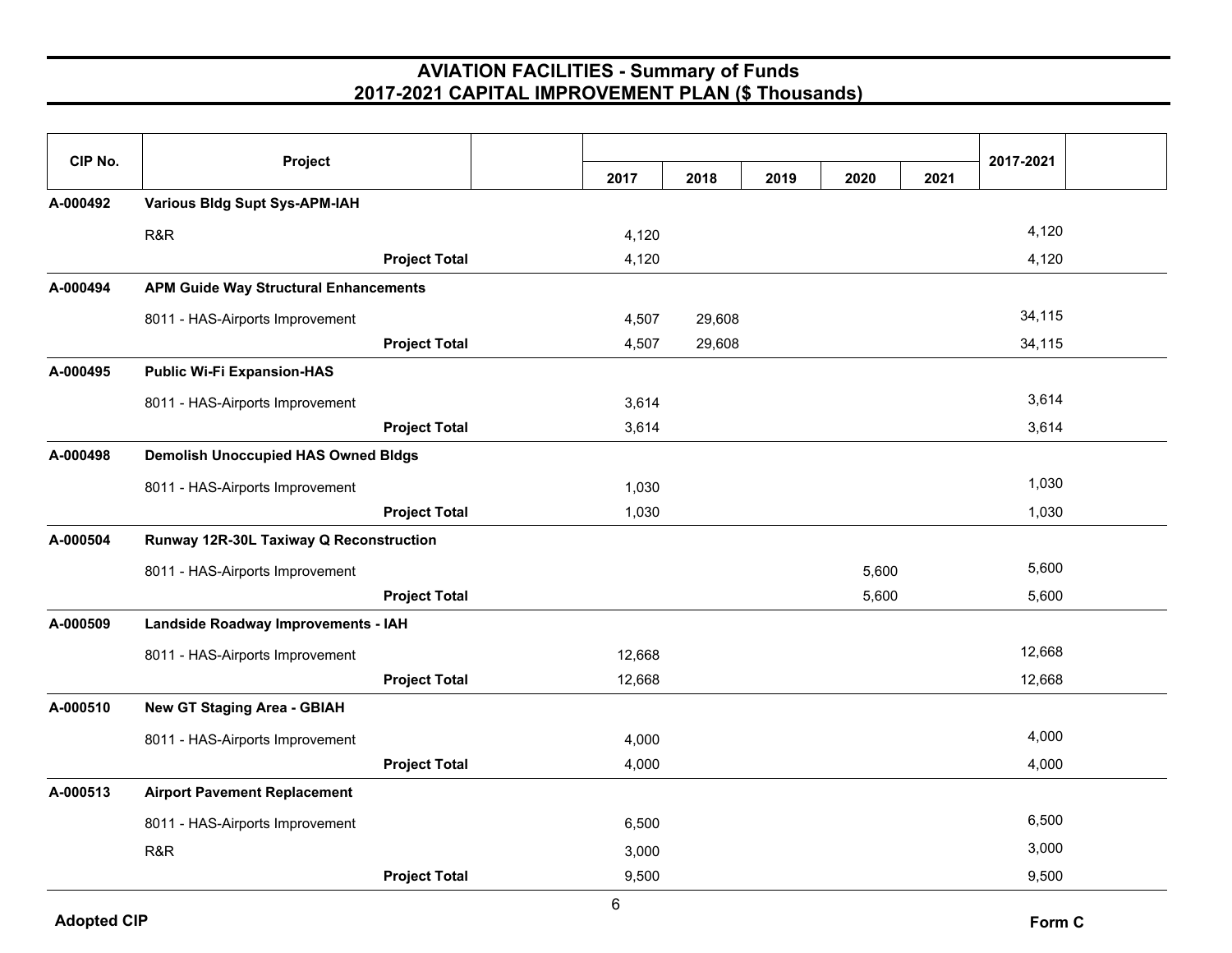| CIP No.  | Project                                           |       |      |        |        |      | 2017-2021 |
|----------|---------------------------------------------------|-------|------|--------|--------|------|-----------|
|          |                                                   | 2017  | 2018 | 2019   | 2020   | 2021 |           |
| A-000515 | Rehab Taxiway SA, SB & RA - GBIAH                 |       |      |        |        |      |           |
|          | 8011 - HAS-Airports Improvement                   | 5,000 | 294  | 67,713 |        |      | 73,007    |
|          | <b>Project Total</b>                              | 5,000 | 294  | 67,713 |        |      | 73,007    |
| A-000516 | <b>Sanitary Sewer - GBIAH</b>                     |       |      |        |        |      |           |
|          | 8011 - HAS-Airports Improvement                   | 9,221 |      |        |        |      | 9,221     |
|          | <b>Project Total</b>                              | 9,221 |      |        |        |      | 9,221     |
| A-000519 | Install Canopy at Pass Drop Off Area - H          |       |      |        |        |      |           |
|          | 8011 - HAS-Airports Improvement                   | 4,590 |      |        |        |      | 4,590     |
|          | <b>Project Total</b>                              | 4,590 |      |        |        |      | 4,590     |
| A-000521 | Taxiway H & H2 Rehab - HOU                        |       |      |        |        |      |           |
|          | 8011 - HAS-Airports Improvement                   |       |      | 1,090  | 10,080 |      | 11,170    |
|          | <b>Project Total</b>                              |       |      | 1,090  | 10,080 |      | 11,170    |
| A-000527 | Non-Standard FAA Taxiways at HOU                  |       |      |        |        |      |           |
|          | 8011 - HAS-Airports Improvement                   | 750   |      | 6,750  |        |      | 7,500     |
|          | <b>FAA/AIP</b>                                    | 2,250 |      | 20,250 |        |      | 22,500    |
|          | <b>Project Total</b>                              | 3,000 |      | 27,000 |        |      | 30,000    |
| A-000528 | LA for HOU-FPA/PIN Point Hobby HOU                |       |      |        |        |      |           |
|          | 8011 - HAS-Airports Improvement                   | 1,600 |      |        |        |      | 1,600     |
|          | <b>Project Total</b>                              | 1,600 |      |        |        |      | 1,600     |
| A-000539 | <b>Lactation Stations at GB IAH</b>               |       |      |        |        |      |           |
|          | 8011 - HAS-Airports Improvement                   | 53    |      |        |        |      | 53        |
|          | <b>Project Total</b>                              | 53    |      |        |        |      | 53        |
| A-000543 | <b>SMGCS LGHTG &amp; Markings - FIS Expansion</b> |       |      |        |        |      |           |
|          | 8011 - HAS-Airports Improvement                   | 1,080 |      |        |        |      | 1,080     |
|          | <b>Project Total</b>                              | 1,080 |      |        |        |      | 1,080     |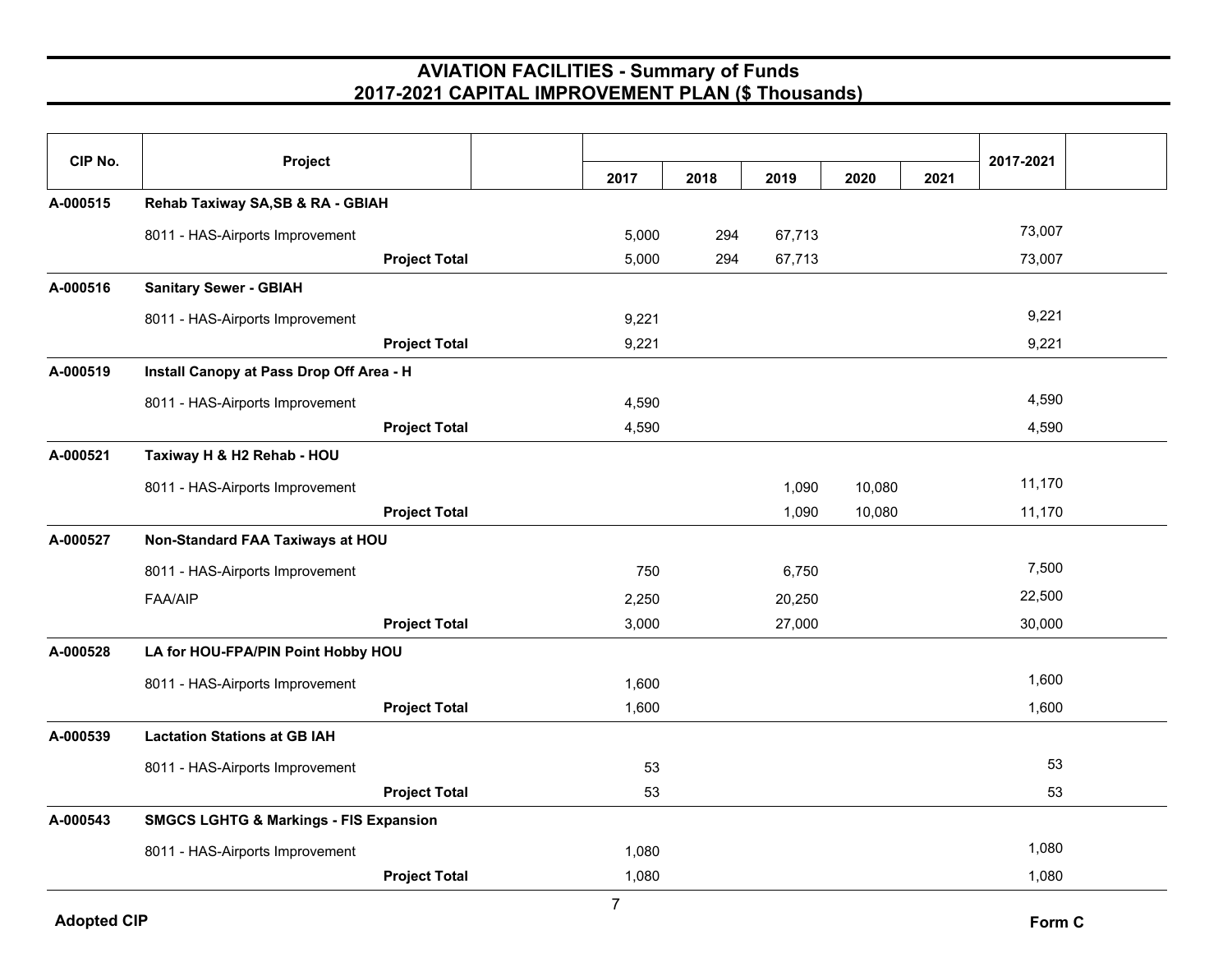| CIP No.  | Project                                           |        |       |      |      |      | 2017-2021 |
|----------|---------------------------------------------------|--------|-------|------|------|------|-----------|
|          |                                                   | 2017   | 2018  | 2019 | 2020 | 2021 |           |
| A-000548 | <b>Container Storage Facility - GBIAH</b>         |        |       |      |      |      |           |
|          | 8011 - HAS-Airports Improvement                   | 52     | 424   |      |      |      | 476       |
|          | <b>Project Total</b>                              | 52     | 424   |      |      |      | 476       |
| A-000549 | <b>HPD/HFD Airport Radios &amp; Citywide Cov</b>  |        |       |      |      |      |           |
|          | 8011 - HAS-Airports Improvement                   |        | 2,650 |      |      |      | 2,650     |
|          | <b>Project Total</b>                              |        | 2,650 |      |      |      | 2,650     |
| A-000553 | <b>Scannojets-Security Check Sys - HAS</b>        |        |       |      |      |      |           |
|          | 8011 - HAS-Airports Improvement                   | 1,443  |       |      |      |      | 1,443     |
|          | <b>Project Total</b>                              | 1,443  |       |      |      |      | 1,443     |
| A-000556 | <b>Upgrade BHS Cntrls &amp; Bids Enhancements</b> |        |       |      |      |      |           |
|          | 8011 - HAS-Airports Improvement                   | 2,987  |       |      |      |      | 2,987     |
|          | <b>Project Total</b>                              | 2,987  |       |      |      |      | 2,987     |
| A-000559 | <b>Passenger Queue Tracking - HAS</b>             |        |       |      |      |      |           |
|          | 8011 - HAS-Airports Improvement                   |        | 4,650 |      |      |      | 4,650     |
|          | <b>Project Total</b>                              |        | 4,650 |      |      |      | 4,650     |
| A-000563 | Space Locator & Signage A/B/C/D Garage            |        |       |      |      |      |           |
|          | 8011 - HAS-Airports Improvement                   | 10,300 |       |      |      |      | 10,300    |
|          | <b>Project Total</b>                              | 10,300 |       |      |      |      | 10,300    |
| A-000564 | Air Traffic Control Tower (ATCT) EFD              |        |       |      |      |      |           |
|          | 8011 - HAS-Airports Improvement                   | 5,065  |       |      |      |      | 5,065     |
|          | FAA/AIP                                           | 2,000  |       |      |      |      | 2,000     |
|          | <b>OTHER GRANTS</b>                               | 3,100  |       |      |      |      | 3,100     |
|          | <b>Project Total</b>                              | 10,165 |       |      |      |      | 10,165    |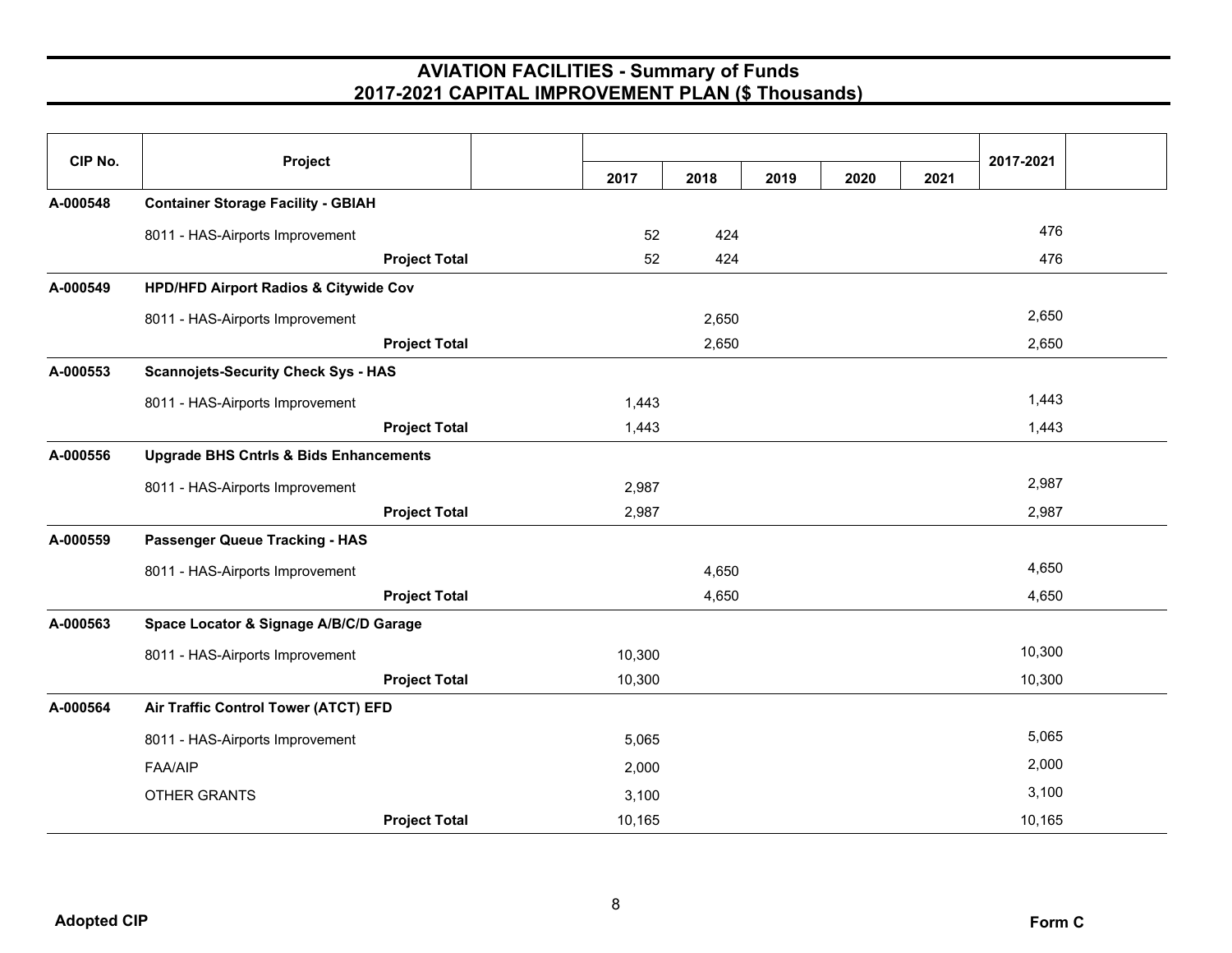| CIP No.  | Project                                        |        |        |      |        |        | 2017-2021 |  |
|----------|------------------------------------------------|--------|--------|------|--------|--------|-----------|--|
|          |                                                | 2017   | 2018   | 2019 | 2020   | 2021   |           |  |
| A-000570 | <b>Reconstruction of Taxiway NB - IAH</b>      |        |        |      |        |        |           |  |
|          | 8011 - HAS-Airports Improvement                | 15,780 |        |      |        |        | 15,780    |  |
|          | FAA/AIP                                        | 43,225 |        |      |        |        | 43,225    |  |
|          | <b>Project Total</b>                           | 59,005 |        |      |        |        | 59,005    |  |
| A-000572 | <b>Wayfinding Garage Facilities -IAH/HOU</b>   |        |        |      |        |        |           |  |
|          | 8011 - HAS-Airports Improvement                | 2,500  |        |      |        |        | 2,500     |  |
|          | <b>Project Total</b>                           | 2,500  |        |      |        |        | 2,500     |  |
| A-000573 | <b>Perimeter Security Intrus Detection Sys</b> |        |        |      |        |        |           |  |
|          | 8011 - HAS-Airports Improvement                | 2,150  | 3,150  |      |        |        | 5,300     |  |
|          | <b>Project Total</b>                           | 2,150  | 3,150  |      |        |        | 5,300     |  |
| A-000574 | <b>Taxiway M Rehab</b>                         |        |        |      |        |        |           |  |
|          | 8011 - HAS-Airports Improvement                |        |        |      | 1,568  | 14,490 | 16,058    |  |
|          | <b>Project Total</b>                           |        |        |      | 1,568  | 14,490 | 16,058    |  |
| A-000576 | Modify N Electrical Vault and Misc. Elec       |        |        |      |        |        |           |  |
|          | 8011 - HAS-Airports Improvement                |        |        |      | 500    | 4,500  | 5,000     |  |
|          | <b>Project Total</b>                           |        |        |      | 500    | 4,500  | 5,000     |  |
| A-000580 | Hobby Drainage & Roadway Flooding - HOU        |        |        |      |        |        |           |  |
|          | 8011 - HAS-Airports Improvement                | 3,245  |        |      |        |        | 3,245     |  |
|          | <b>Project Total</b>                           | 3,245  |        |      |        |        | 3,245     |  |
| A-000581 | <b>Terminal A Modernization Program</b>        |        |        |      |        |        |           |  |
|          | <b>REV BONDS/CP</b>                            |        | 15,000 |      | 45,000 | 45,000 | 105,000   |  |
|          | <b>Project Total</b>                           |        | 15,000 |      | 45,000 | 45,000 | 105,000   |  |
| A-000584 | <b>Security System Enhancements - HAS</b>      |        |        |      |        |        |           |  |
|          | 8011 - HAS-Airports Improvement                | 2,060  | 5,300  |      |        |        | 7,360     |  |
|          | <b>Project Total</b>                           | 2,060  | 5,300  |      |        |        | 7,360     |  |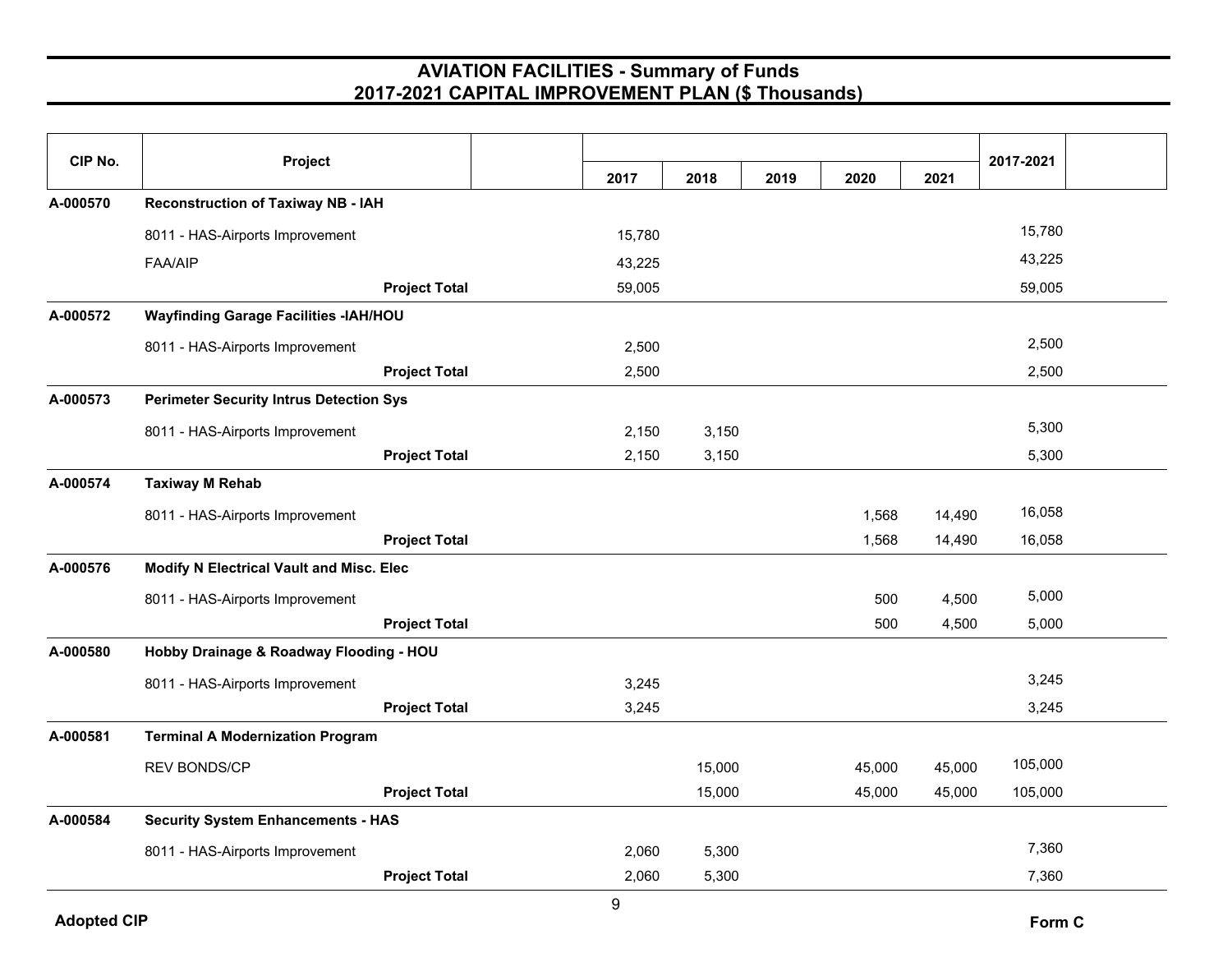| CIP No.  | Project                                         |                      |        |       |      |       |       | 2017-2021 |  |
|----------|-------------------------------------------------|----------------------|--------|-------|------|-------|-------|-----------|--|
|          |                                                 |                      | 2017   | 2018  | 2019 | 2020  | 2021  |           |  |
| A-000590 | <b>Rehabilitate and Expand ARFF Station-HAS</b> |                      |        |       |      |       |       |           |  |
|          | 8011 - HAS-Airports Improvement                 |                      | 3,500  |       |      |       |       | 3,500     |  |
|          |                                                 | <b>Project Total</b> | 3,500  |       |      |       |       | 3,500     |  |
| A-000596 | HAS Admin Bldg Expansion - IAH                  |                      |        |       |      |       |       |           |  |
|          | 8011 - HAS-Airports Improvement                 |                      | 3,000  |       |      |       |       | 3,000     |  |
|          | <b>REV BONDS/CP</b>                             |                      | 27,000 |       |      |       |       | 27,000    |  |
|          |                                                 | <b>Project Total</b> | 30,000 |       |      |       |       | 30,000    |  |
| A-000599 | Internal Signage at IAH & HOU                   |                      |        |       |      |       |       |           |  |
|          | 8011 - HAS-Airports Improvement                 |                      | 500    | 4,500 |      |       |       | 5,000     |  |
|          |                                                 | <b>Project Total</b> | 500    | 4,500 |      |       |       | 5,000     |  |
| A-000600 | <b>Infrastructure Staff Augmentation - HAS</b>  |                      |        |       |      |       |       |           |  |
|          | 8011 - HAS-Airports Improvement                 |                      | 9,000  |       |      | 3,360 | 3,450 | 15,810    |  |
|          |                                                 | <b>Project Total</b> | 9,000  |       |      | 3,360 | 3,450 | 15,810    |  |
| A-000602 | <b>On-Call Planning Services</b>                |                      |        |       |      |       |       |           |  |
|          | 8011 - HAS-Airports Improvement                 |                      | 7,500  |       |      | 3,360 | 3,450 | 14,310    |  |
|          |                                                 | <b>Project Total</b> | 7,500  |       |      | 3,360 | 3,450 | 14,310    |  |
| A-000605 | Parking Garage Rehab at Terminals -GBIAH        |                      |        |       |      |       |       |           |  |
|          | 8011 - HAS-Airports Improvement                 |                      | 1,391  |       |      |       |       | 1,391     |  |
|          |                                                 | <b>Project Total</b> | 1,391  |       |      |       |       | 1,391     |  |
| A-000607 | Term A/B Garage-PublicParking Improvment        |                      |        |       |      |       |       |           |  |
|          | 8011 - HAS-Airports Improvement                 |                      | 5,099  |       |      |       |       | 5,099     |  |
|          |                                                 | <b>Project Total</b> | 5,099  |       |      |       |       | 5,099     |  |
| A-000608 | <b>Smiley Face Tablets in Restrooms - HAS</b>   |                      |        |       |      |       |       |           |  |
|          | 8011 - HAS-Airports Improvement                 |                      | 1,200  |       |      |       |       | 1,200     |  |
|          |                                                 | <b>Project Total</b> | 1,200  |       |      |       |       | 1,200     |  |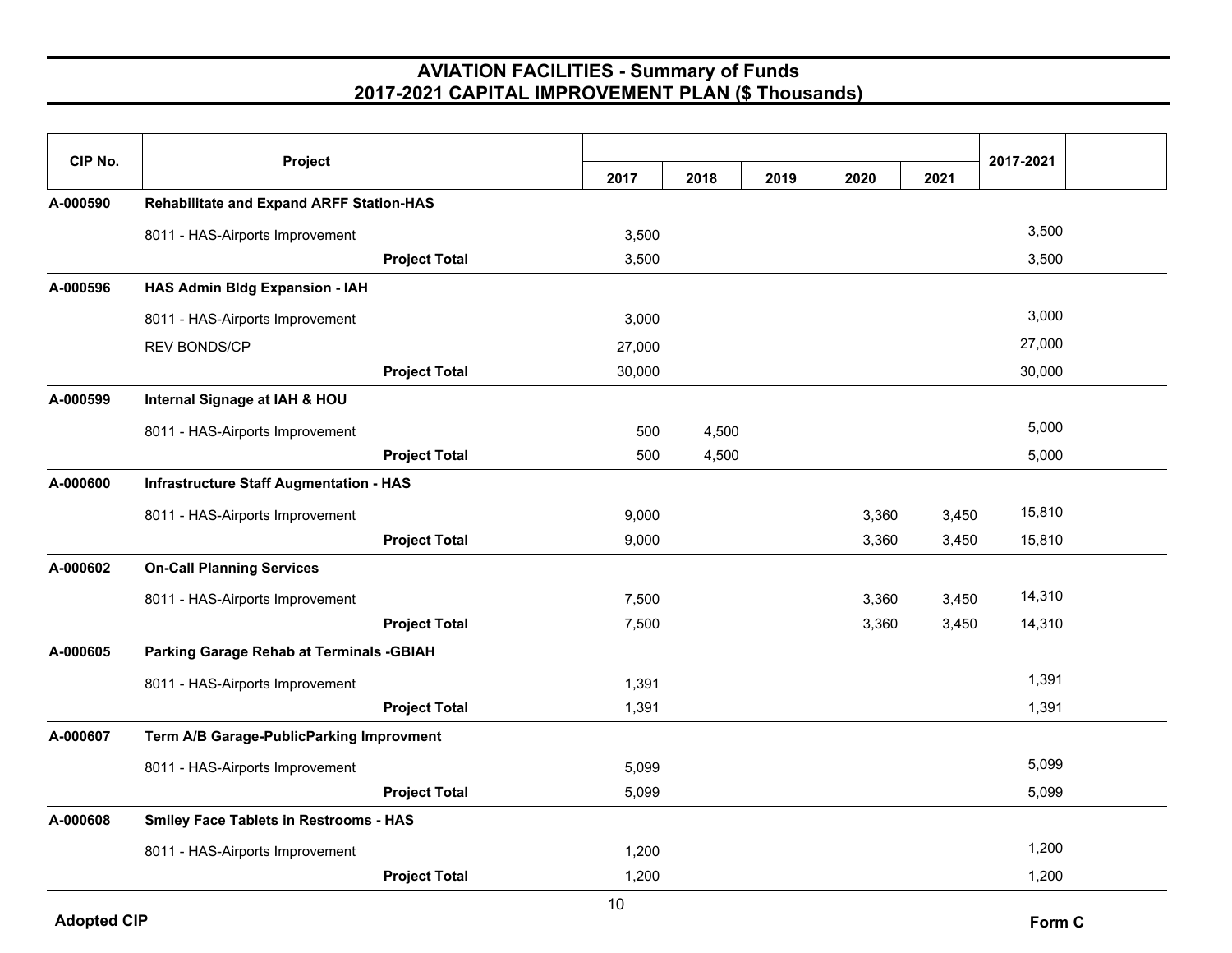| CIP No.  | Project                                  |                      |        |        |       |      |       | 2017-2021 |  |
|----------|------------------------------------------|----------------------|--------|--------|-------|------|-------|-----------|--|
|          |                                          |                      | 2017   | 2018   | 2019  | 2020 | 2021  |           |  |
| A-000610 | Cell Phone Lots on JFK & Will Clayton    |                      |        |        |       |      |       |           |  |
|          | 8011 - HAS-Airports Improvement          |                      | 4,500  |        |       |      |       | 4,500     |  |
|          |                                          | <b>Project Total</b> | 4,500  |        |       |      |       | 4,500     |  |
| A-000614 | SatelliteCntrlUtilities-SUP Facility-HOU |                      |        |        |       |      |       |           |  |
|          | <b>REV BONDS/CP</b>                      |                      |        |        | 8,175 |      | 8,625 | 16,800    |  |
|          |                                          | <b>Project Total</b> |        |        | 8,175 |      | 8,625 | 16,800    |  |
| A-000617 | Extend Runway 17R-35L - EFD              |                      |        |        |       |      |       |           |  |
|          | 8011 - HAS-Airports Improvement          |                      |        |        |       |      | 550   | 550       |  |
|          |                                          | <b>Project Total</b> |        |        |       |      | 550   | 550       |  |
| A-000618 | <b>Hobby Original Garage - HOU</b>       |                      |        |        |       |      |       |           |  |
|          | 8011 - HAS-Airports Improvement          |                      | 1,500  |        |       |      |       | 1,500     |  |
|          |                                          | <b>Project Total</b> | 1,500  |        |       |      |       | 1,500     |  |
| A-000622 | <b>Reworking Constr Taxiway WA/WB</b>    |                      |        |        |       |      |       |           |  |
|          | 8011 - HAS-Airports Improvement          |                      | 64,742 |        |       |      |       | 64,742    |  |
|          |                                          | <b>Project Total</b> | 64,742 |        |       |      |       | 64,742    |  |
| A-000623 | Demolition of Tower at IAH -REIMB by FAA |                      |        |        |       |      |       |           |  |
|          | FAA/AIP                                  |                      | 2,757  |        |       |      |       | 2,757     |  |
|          |                                          | <b>Project Total</b> | 2,757  |        |       |      |       | 2,757     |  |
| A-000624 | Term B Core & NO 480-Volt Distrib Sys    |                      |        |        |       |      |       |           |  |
|          | 8011 - HAS-Airports Improvement          |                      |        | 21,200 |       |      |       | 21,200    |  |
|          |                                          | <b>Project Total</b> |        | 21,200 |       |      |       | 21,200    |  |
| A-000625 | IAH Fleet Maintainence Building          |                      |        |        |       |      |       |           |  |
|          | 8011 - HAS-Airports Improvement          |                      | 4,371  |        |       |      |       | 4,371     |  |
|          |                                          | <b>Project Total</b> | 4,371  |        |       |      |       | 4,371     |  |

11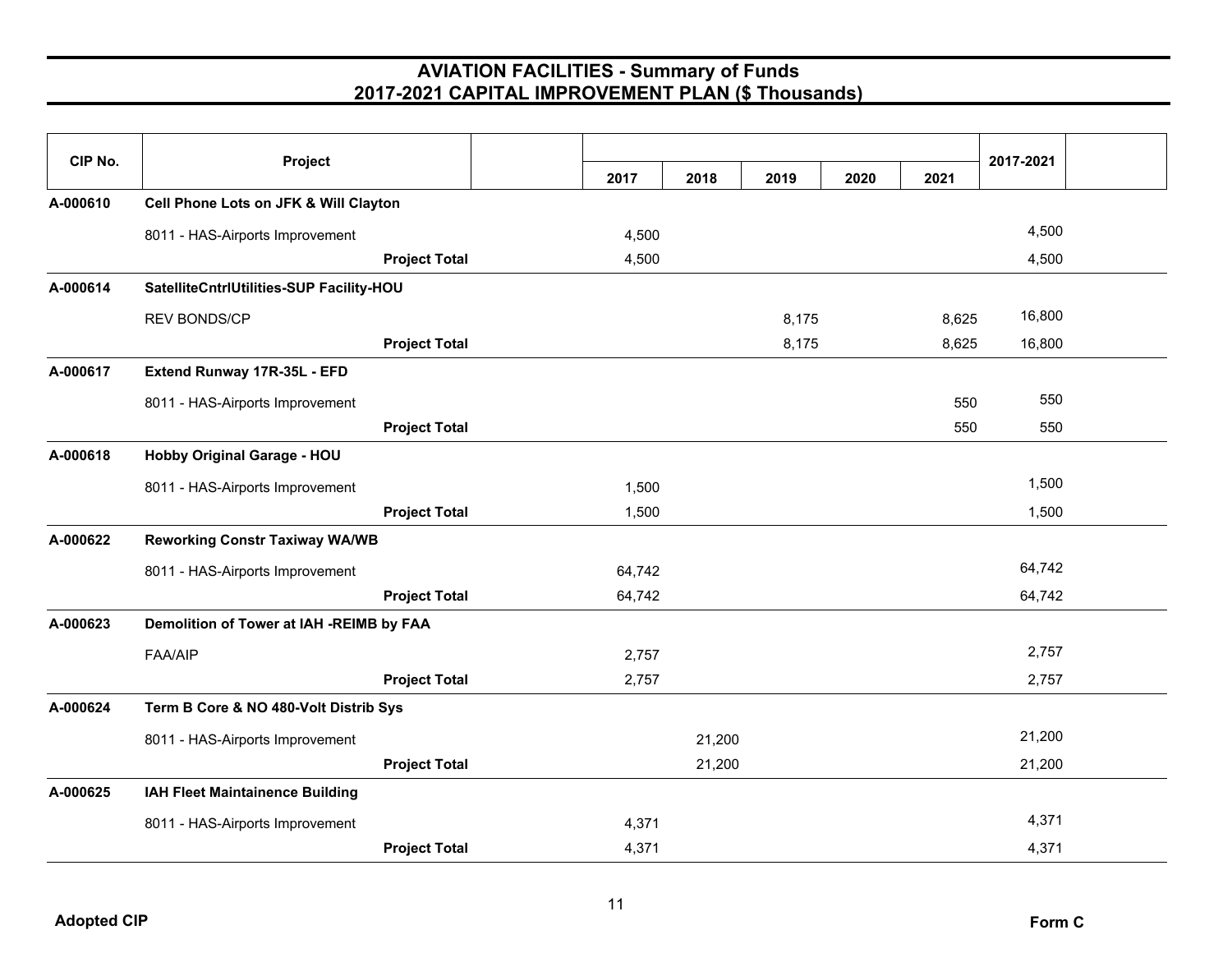| CIP No.  | Project                                     |       |        |       |       |       | 2017-2021 |  |
|----------|---------------------------------------------|-------|--------|-------|-------|-------|-----------|--|
|          |                                             | 2017  | 2018   | 2019  | 2020  | 2021  |           |  |
| A-000626 | Term-A NO & SO Restroom Remodel             |       |        |       |       |       |           |  |
|          | 8011 - HAS-Airports Improvement             | 4,635 |        |       |       |       | 4,635     |  |
|          | <b>Project Total</b>                        | 4,635 |        |       |       |       | 4,635     |  |
| A-000627 | Airport Blvd & Ecopark Access Rd.- HOU      |       |        |       |       |       |           |  |
|          | 8011 - HAS-Airports Improvement             | 1,854 |        |       |       |       | 1,854     |  |
|          | <b>Project Total</b>                        | 1,854 |        |       |       |       | 1,854     |  |
| A-000628 | <b>Security Lane Backflow Prevention</b>    |       |        |       |       |       |           |  |
|          | 8011 - HAS-Airports Improvement             | 4,636 |        |       |       |       | 4,636     |  |
|          | <b>Project Total</b>                        | 4,636 |        |       |       |       | 4,636     |  |
| A-000629 | Aerospace Design & Solution Lab - EFD       |       |        |       |       |       |           |  |
|          | <b>REV BONDS/CP</b>                         | 2,650 | 17,004 |       |       |       | 19,654    |  |
|          | <b>Project Total</b>                        | 2,650 | 17,004 |       |       |       | 19,654    |  |
| A-000630 | <b>Hobby Parking Office</b>                 |       |        |       |       |       |           |  |
|          | 8011 - HAS-Airports Improvement             | 773   |        |       |       |       | 773       |  |
|          | <b>Project Total</b>                        | 773   |        |       |       |       | 773       |  |
| A-000633 | PN 780 Public Wi-Fi & BLE Beacon Upgrade    |       |        |       |       |       |           |  |
|          | 8011 - HAS-Airports Improvement             |       |        | 6,540 |       |       | 6,540     |  |
|          | <b>Project Total</b>                        |       |        | 6,540 |       |       | 6,540     |  |
| A-000634 | <b>On Call Technology Contract</b>          |       |        |       |       |       |           |  |
|          | 8011 - HAS-Airports Improvement             |       | 2,120  | 2,180 | 2,240 | 2,300 | 8,840     |  |
|          | <b>Project Total</b>                        |       | 2,120  | 2,180 | 2,240 | 2,300 | 8,840     |  |
| A-000635 | <b>Communication Cabling Infrastructure</b> |       |        |       |       |       |           |  |
|          | 8011 - HAS-Airports Improvement             | 1,500 |        |       |       |       | 1,500     |  |
|          | <b>Project Total</b>                        | 1,500 |        |       |       |       | 1,500     |  |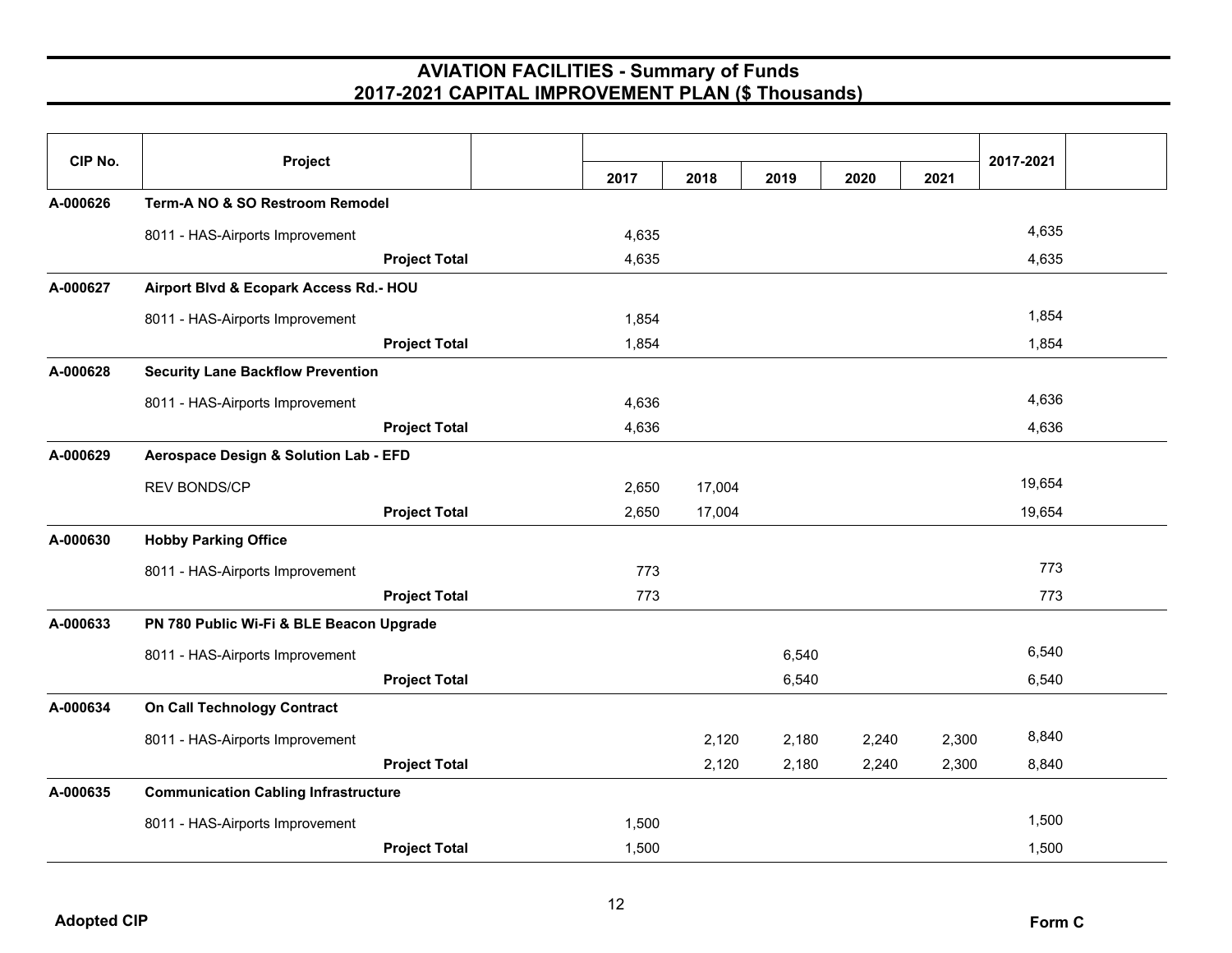| CIP No.  | Project                                         |         |         |         |         |         | 2017-2021 |  |
|----------|-------------------------------------------------|---------|---------|---------|---------|---------|-----------|--|
|          |                                                 | 2017    | 2018    | 2019    | 2020    | 2021    |           |  |
| A-000636 | Parking Revenue Control System - HAS            |         |         |         |         |         |           |  |
|          | 8011 - HAS-Airports Improvement                 |         |         | 10,900  |         |         | 10,900    |  |
|          | <b>Project Total</b>                            |         |         | 10,900  |         |         | 10,900    |  |
| A-000637 | <b>Relocation of RTR - HOU</b>                  |         |         |         |         |         |           |  |
|          | 8011 - HAS-Airports Improvement                 | 200     | 800     |         |         |         | 1,000     |  |
|          | <b>Project Total</b>                            | 200     | 800     |         |         |         | 1,000     |  |
| A-000642 | Non Terminal Facility Sys Rehab - HAS           |         |         |         |         |         |           |  |
|          | R&R                                             | 515     |         |         |         |         | 515       |  |
|          | <b>Project Total</b>                            | 515     |         |         |         |         | 515       |  |
| A-000643 | <b>PC Air Units for Central Concourse - HOU</b> |         |         |         |         |         |           |  |
|          | 8011 - HAS-Airports Improvement                 | 4,000   |         |         |         |         | 4,000     |  |
|          | <b>Project Total</b>                            | 4,000   |         |         |         |         | 4,000     |  |
| A-000800 | <b>Executive Program Manager Services-ITRP</b>  |         |         |         |         |         |           |  |
|          | 8011 - HAS-Airports Improvement                 | 48,000  |         | 6,000   |         | 4,000   | 58,000    |  |
|          | <b>REV BONDS/CP</b>                             | 321,309 | 663,824 | 167,279 | 29,263  | 199,473 | 1,381,148 |  |
|          | <b>Project Total</b>                            | 369,309 | 663,824 | 173,279 | 29,263  | 203,473 | 1,439,148 |  |
|          | <b>Total Appropriations:</b>                    | 730,691 | 802,914 | 315,203 | 101,531 | 294,237 | 2,244,576 |  |